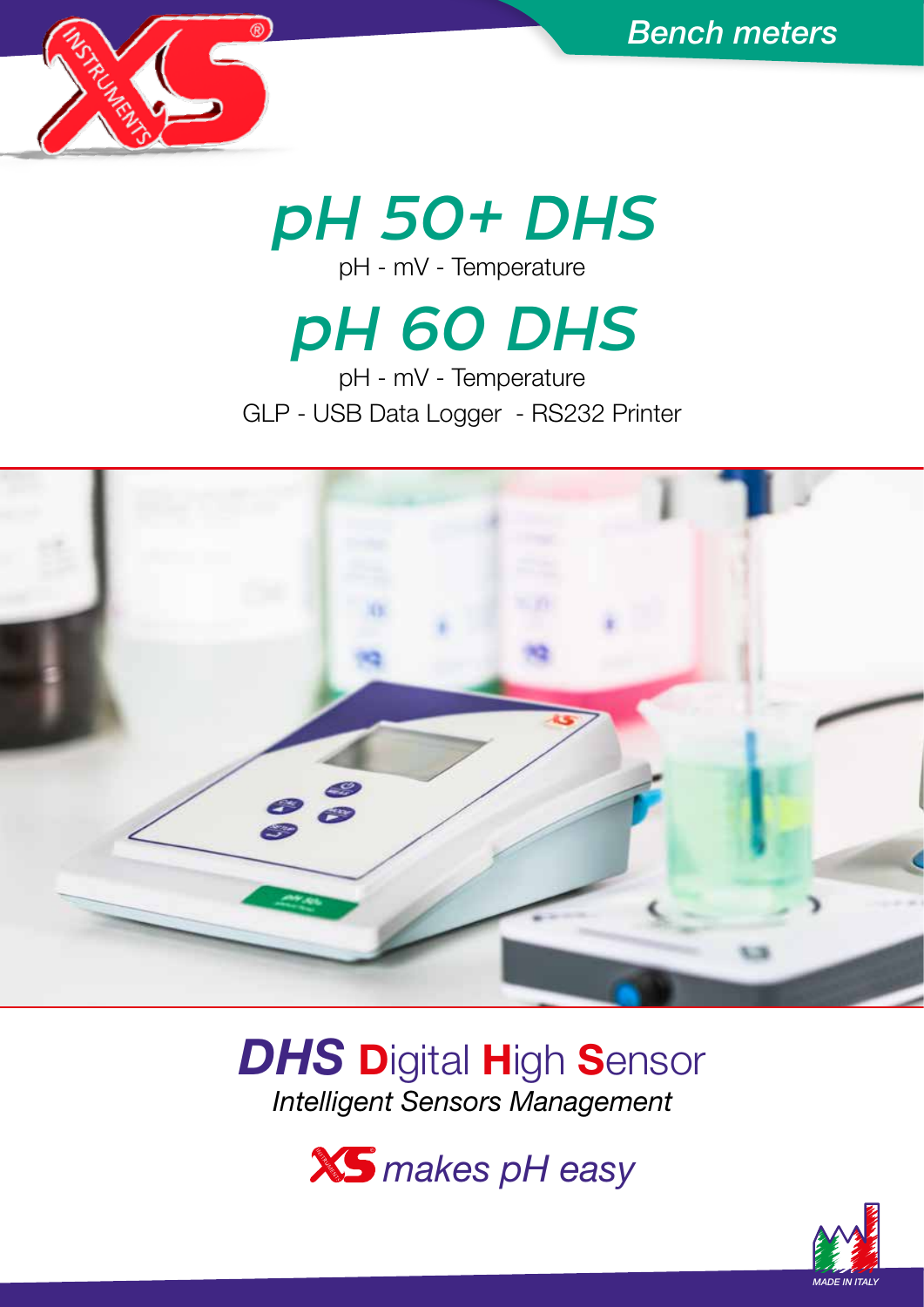

### *DHS* <sup>D</sup>igital High Sensor

#### *Intelligent Sensor Management*

D*igital* H*igh* S*ensors are the new pH sensors with internal chip that store parameters, date of last calibration, model and production batch of the electrode. In the pH 50+ DHS instruments and DHS pH 60, is inserted a special chip with the same technology. After connecting the pH DHS sensor to the instrument, all the data stored in the sensor chip are automatically transferred to the instrument. The display will show sequentially: DHS, sensor model, production batch, date of the last calibration and slope.*

*After a new calibration of the DHS electrode, the data is automatically stored in the electrode chip. If we move this electrode to another DHS-enabled instrument, we can start working immediately and with extreme security as the data from the last calibration will automatically be transferred and used for pH measurements.*

*New DHS pH sensors do not have an internal battery so they can be stored as a normal pH electrode and do not use special connectors but a normal BNC.*

*Many manufacturers using digital sensors have developed dedicated meters for these sensors. This imposes a full range of digital sensors for a variety of applications or lab requirements. Our research and development team has designed this new line of instruments to work with the new DHS digital sensors and the normal analog pH sensors both, all brands, which can be connected to the same pH meter. From now on, the pH measurement will be simpler.*



*Back panel pH 50+ DHS*

An elegant and ergonomic container encloses the best of electronics.

A large backlight display (3 colors for pH 60 DHS) with all measurement information, the calibration buffers, the stability of the measurement, and the state of the electrode.

All the functional parameters of the sensors connected during the measurements or during the calibration are constantly monitored and in case of errors reported to the operator.

Only 4 keys (6 keys for pH 60 DHS) allow you to manage all functions in a simple and intuitive way.



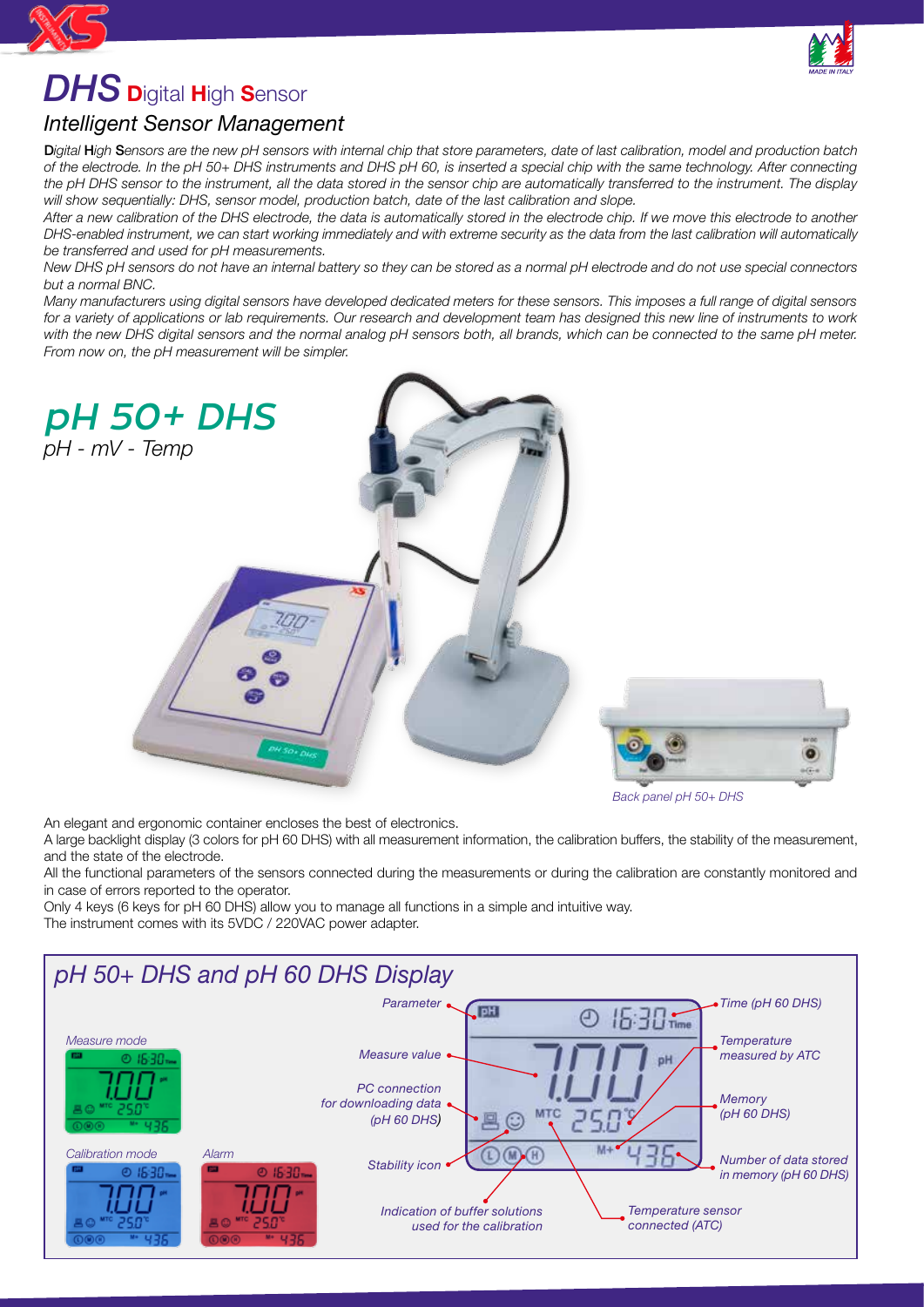### *pH 60 DHS*

*pH - mV - Temp - GLP - USB Data Logger - RS232 Printer*



- Management of analog and digital pH sensors with DHS technology.
- Large backlight display for simultaneous display of pH / mV, temperature, buffer solutions used for calibration and stability of the measurement.
- Selectable resolution: 0,1/0,01 pH.
- Automatic 1 to 3 points calibration between two families of buffers (USA and NIST).
- Manual 2 points calibration with user-defined buffers.
- Setting the Low-Med-High (Stability) parameters for a more accurate or fast measurement.

#### …only for pH 60 DHS

- GLP
- CAL TIMER: Setting the calibration frequency for a better quality of your measurements.
- Manual and automatic data logger with memory / recall up to 500 measurements with date, time and printing functions.
- USB port for PC connection and Data Link software freely downloadable.
- RS232 port for printer.



*Back panel pH 60 DHS*



pH 60 DHS